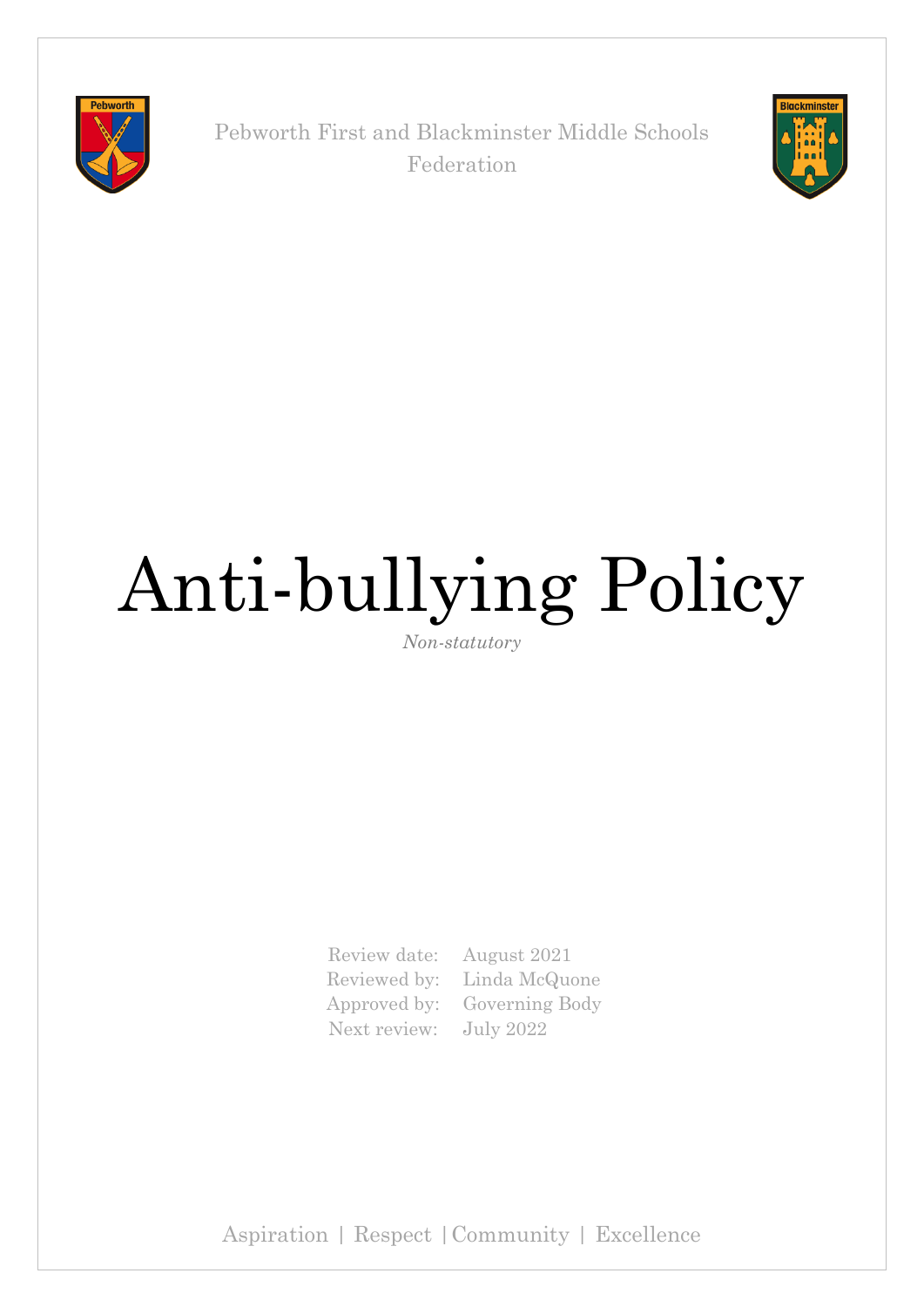## Contents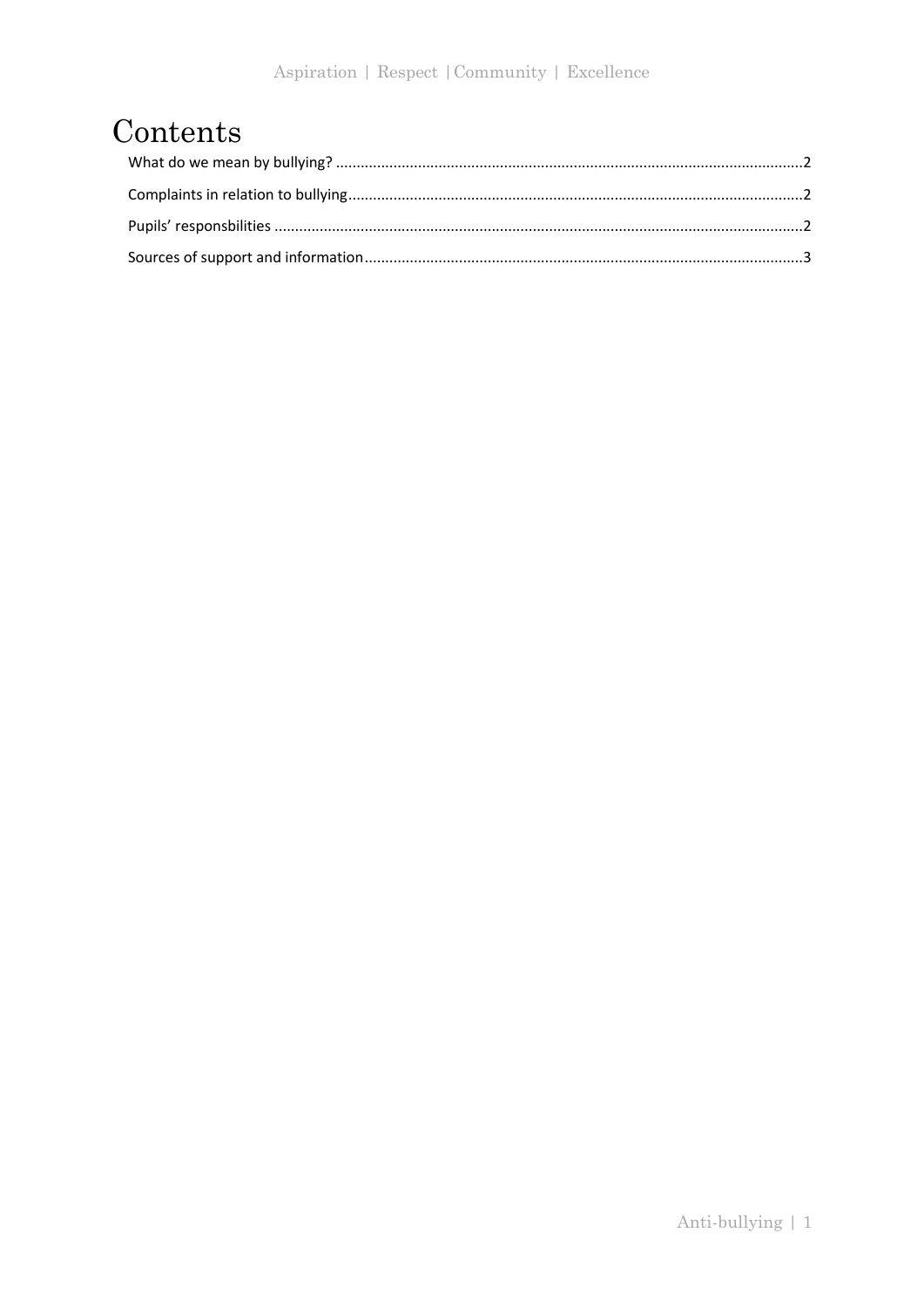This Federation believes that all people in our community have the right to teach and learn in a supportive, caring and safe environment without fear of being bullied; and we expect everyone to contribute to the eradication of bullying. We believe that every individual in school has a duty to report an incident of bullying whether it happens to themselves or to another person.

#### <span id="page-2-0"></span>What do we mean by bullying?

Bullying is persistent and may include the following types of behaviour:

- Attacks (physical or verbal) based on religion, gender, sexuality, disability, appearance or racial origin.
- Deliberate ignoring or leaving someone out.
- Abusive messages via any means of communication or social media.
- Name-calling.
- Being hit, pushed, kicked or punched.
- Taking or hiding possessions eg bags, mobile phones.
- Forcing someone into things they don't want to do.
- Sexual harassment or violence.

#### <span id="page-2-1"></span>Complaints in relation to bullying

The Federation takes seriously all complaints of bullying. Reports of bullying may come from any of a variety of sources – from the pupils being bullied, from a friend, from a witness (pupil or staff) or from a parent/carer. The Federation works hard to ensure any complaints of bullying are investigated promptly, fairly and in a caring manner.

#### *How will we do this?*

- All cases of bullying will be recorded and thoroughly investigated by the appropriate adult.
- The victim will be offered support by a member of staff and/or other pupils (eg. Peer Mentor).
- A restorative approach will be used where appropriate and agreed by the victim.
- Parents will be informed and may be asked to attend a meeting to discuss the problem.
- When necessary, parents of the victim will be made aware of the action taken by the school.
- Sanctions (in line with our Behaviour Policy) will be adhered to.
- If necessary and appropriate, the police will be consulted.

We follow the Anti-Bullying Alliance's definition of bullying: it is **the repetitive, intentional hurting of one person or group by another person or group, where the relationship involves an imbalance of power. It can happen face to face or online.** 

### <span id="page-2-2"></span>Pupils' responsibilities

All Pebworth and Blackminster students are asked to:

- Report bullying, either towards themselves or to others.
- Never stand by and watch.
- Walk away from situations and talk to an adult as soon as possible.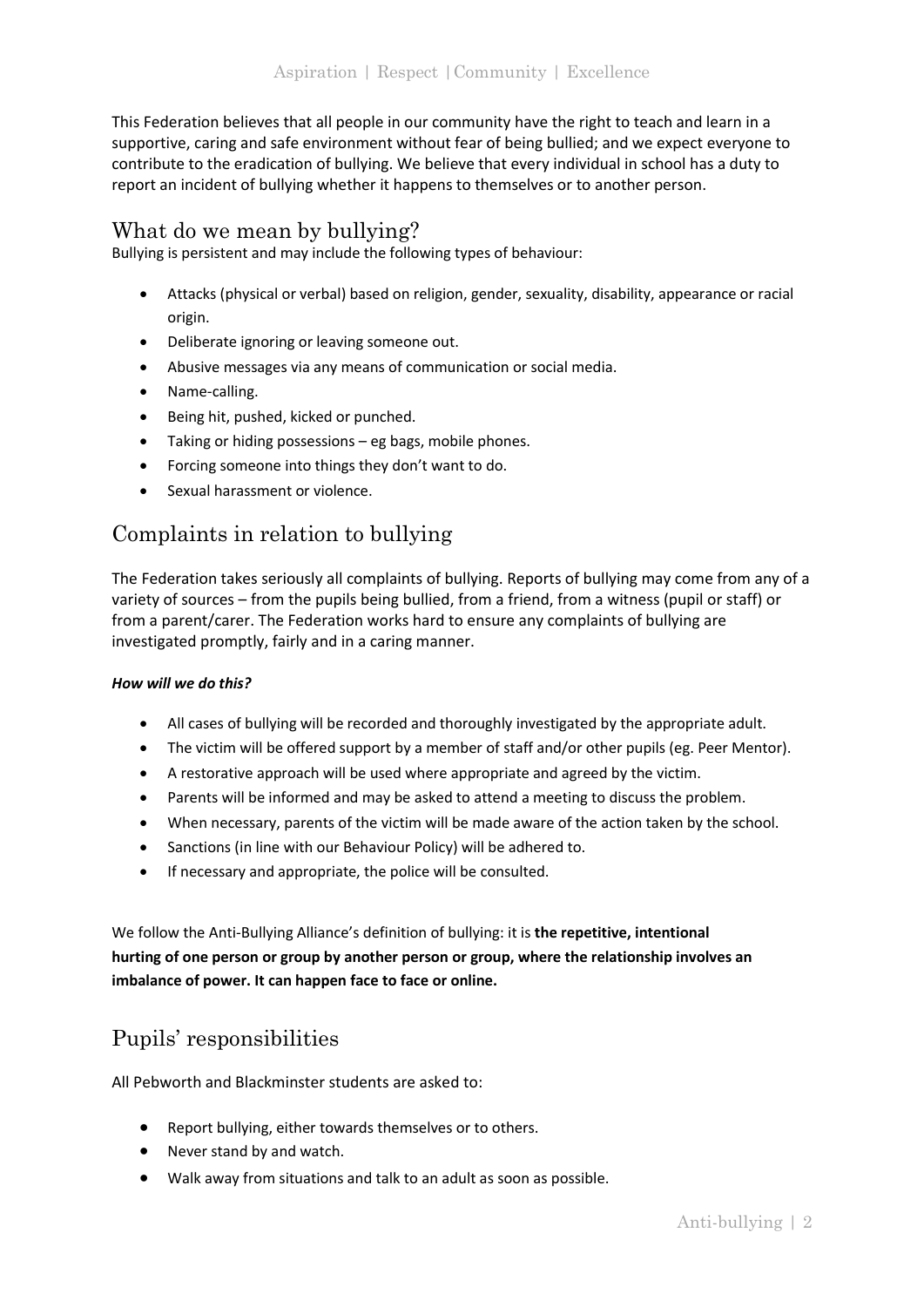- Complete a bullying report fully and honestly, when asked.
- Avoid situations on social media where bullying can take place and try to persuade friends to do the same.
- Avoid text messaging when it is being used in hurtful ways.
- Try your best to keep problems from outside school away from school

#### <span id="page-3-0"></span>Sources of support and information

- A Guide for Schools: www.endviolenceagainstwomen.org.uk/data/files/resources/71/EVAW- Coalition-Schools-Guide.pdf
- Anne Frank Trust: www.annefrank.org.uk
- Anti-bullying Alliance: Preventing and responding to Sexual Bullying: www.anti- bullyingalliance.org.uk/tools-information/all-about-bullying/sexual-and-genderrelated/preventing-and-responding-sexual
- Anti-Bullying Alliance: www.anti-bullyingalliance.org.uk
- Barnardo's LGBT Hub: www.barnardos.org.uk/what\_we\_do/our\_work/lgbtq.htm
- Changing Faces: www.changingfaces.org.uk
- Childline: www.childline.org.uk
- Childnet[: www.childnet.com](http://www.childnet.com/)
- DfE 'Advice for parents and carers on cyberbullying': www.gov.uk/government/publications/preventing-and-tackling-bullying
- DfE 'Cyberbullying: advice for headteachers and school staff': [www.gov.uk/government/publications/preventing-and-tackling-bullying](http://www.gov.uk/government/publications/preventing-and-tackling-bullying)
- Disrespect No Body: www.gov.uk/government/publications/disrespect-nobody- campaign-posters
- EACH: www.eachaction.org.uk
- Educate against Hate: www.educateagainsthate.com
- Ending Violence Against Women and Girls (EVAW) www.endviolenceagainstwomen.org.uk
- Family Lives: www.familylives.org.uk
- Internet Watch Foundation: [www.iwf.org.uk](http://www.iwf.org.uk/)
- Kick it Out: www.kickitout.org
- Kidscape: www.kidscape.org.uk
- Mencap: www.mencap.org.uk
- Metro Charity: www.metrocentreonline.org
- MindEd: www.minded.org.uk
- NSPCC: www.nspcc.org.uk
- Proud Trust: www.theproudtrust.org
- PSHE Association: www.pshe-association.org.uk
- Report it: www.report-it.org.uk
- Restorative Justice Council: www.restorativejustice.org.uk
- Schools Out: www.schools-out.org.uk
- Sexual harassment and sexual bullying
- Show Racism the Red Card: www.srtrc.org/educational
- Stonewall: www.stonewall.org.uk
- Stop Hate: [www.stophateuk.org](http://www.stophateuk.org/)
- Tell Mama:www.tellmamauk.org
- The BIG Award: www.bullyinginterventiongroup.co.uk/index.php
- The Diana Award: www.diana-award.org.uk
- The Restorative Justice Council: www.restorativejustice.org.uk/restorative-practice-
- The UK Council for Child Internet Safety (UKCCIS): www.gov.uk/government/groups/uk-council-for-child-internet-safety-ukccis